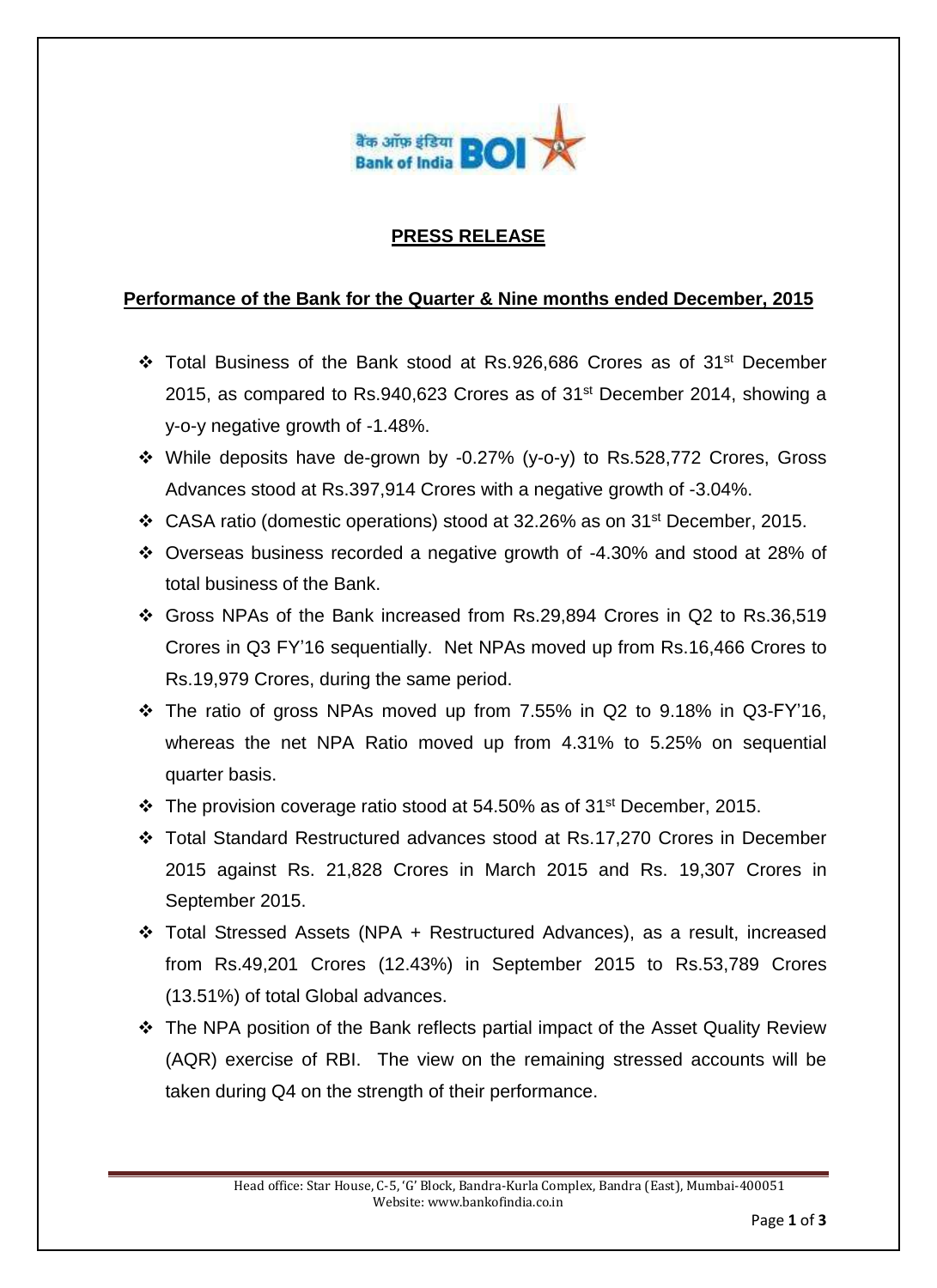## **Profits & Profitability for the Quarter – December 15:**

- Net Interest Income for Q3-FY'16 stood at Rs. 2,605 Crores compared to Rs.2,780 Crores of Q3 FY'15
- Operating Profits for Q3-FY'16 stood at Rs.1,409 Crores compared to Rs.1,865 Crores of Q3-FY'15.
- The Bank has posted net loss for the December 2015 quarter of Rs.1,506 Crores as compared to a net profit of Rs.173 Crores for Q3 FY'15.
- \* Total provisions (other than taxes) increased from Rs.3,238 Crores to Rs.3,604 Crores, on sequential quarter basis.
- The capital adequacy of the Bank in terms of CET1, Tier I and CRAR as per BASEL III guidelines stood at 7.00%, 7.88% and 11.28% respectively.
- Net Interest Margin (Domestic) stood at 2.23% for the quarter Q3-FY'16, as against 2.77% for September 2015 quarter.
- Bank has recorded a combined recovery and upgradation of Rs.2,393 Crores during the quarter ended  $31<sup>St</sup>$  December, 2015.

# **Profits & Profitability for 9 months ended December 2015 (F.Y. 2015-16) :**

- Net Interest Income for 9 months period, FY'16 stood at Rs.8,537 Crores compared to Rs.8,497 Crores of corresponding period of FY'15.
- Operating Profit for 9 months period, FY'16 stood at Rs.4,571 Crores compared to Rs. 6,061 Crores of corresponding period of FY'15.
- The Bank has posted net loss for the December 2015 (9 months period) of Rs.2,502 Crores as compared to a net profit of Rs. 1,765 Crores for the corresponding period of last year.
- Total provisions (other than taxes) for 9 months period increased from Rs.3,437 Crores to Rs.8,356 Crores, on YoY basis.
- Net Interest Margin (Domestic) stood at 2.52% for 9 months period FY'16, as against 2.53% for the corresponding period, December 14.
- Bank has recorded a combined recovery and upgradation of Rs.6,312 Crores during the 9 months ended 31<sup>st</sup> December, 2015.